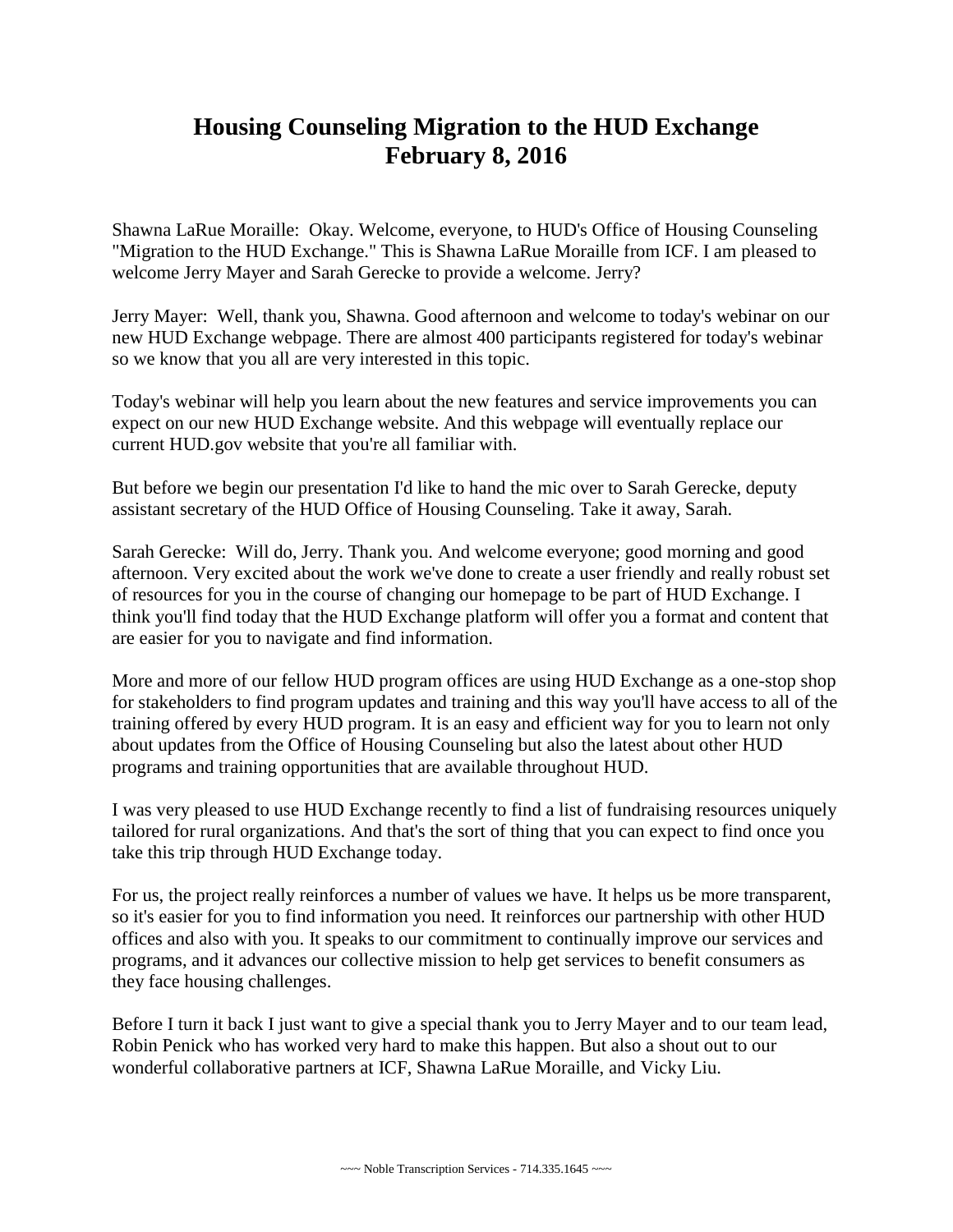And so with that, let me turn it back over to Shawna. Thank you.

Shawna LaRue Moraille: Thank you, Sarah. I really appreciate all of the remarks. We are so excited to show you everything that we've built for you today. I will go ahead and present a couple of slides here and walk you through a few key components and what you need to know about the HUD Exchange, and then start the demonstration of the website.

But first I want to make sure that you know that we are supported by the fabulous Chantel Key. Chantal, you want to go over questions?

Chantel Key: Sure. Thanks, Shawna. So at any time during the webinar today please type your question in the question text box. That text box can be found in your go-to webinar toolbar. We will read your questions out loud after each section and we will answer your questions at that time.

Shawna LaRue Moraille: Okay. Great. And I would say that we're going to -- if there's any sort of common questions that we're receiving, those are the types of things that we'll read out loud. Hopefully we can answer some of them over the chat.

So the first thing that we want to do is take a poll question. We want to know what type of organization you represent. So are you: A, a local housing counseling agency; are you B, an oversight agency which would include a HUD-approved intermediary, a state housing finance agency, or a multi-state organization; are you a federal agency -- I know we have other folks from HUD on the call, which is great -- but it might be [inaudible] and others; and then finally, are you someone who just loves web pages and can't get enough demonstrations?

Chantel Key: And the polls are now open. I know we've had a number of people submit their answer in the question text box. If you all will just respond to the poll so we can formalize your answer. That would be appreciated. Thank you.

Shawna LaRue Moraille: Good. And we'll just give it a couple minutes.

Chantel Key: We have about 90 percent of the viewers have voted so far.

Shawna LaRue Moraille: Perfect. Let's hear the results, Chantel.

Chantel Key: Okay. And right now I'm sharing the results with everyone. We have 76 percent voted at local housing counseling agencies; 22 percent voted oversight agency; 1 percent voted federal agency; and 2 percent voted someone who loves web pages and cannot get enough demonstration.

Shawna LaRue Moraille: Okay. That's fantastic. Okay. Great. So most of you are locals and 22 percent of you are oversight agencies, which is a great audience. And I really want to know who chose D as someone who loves web pages and can't get enough demonstrations.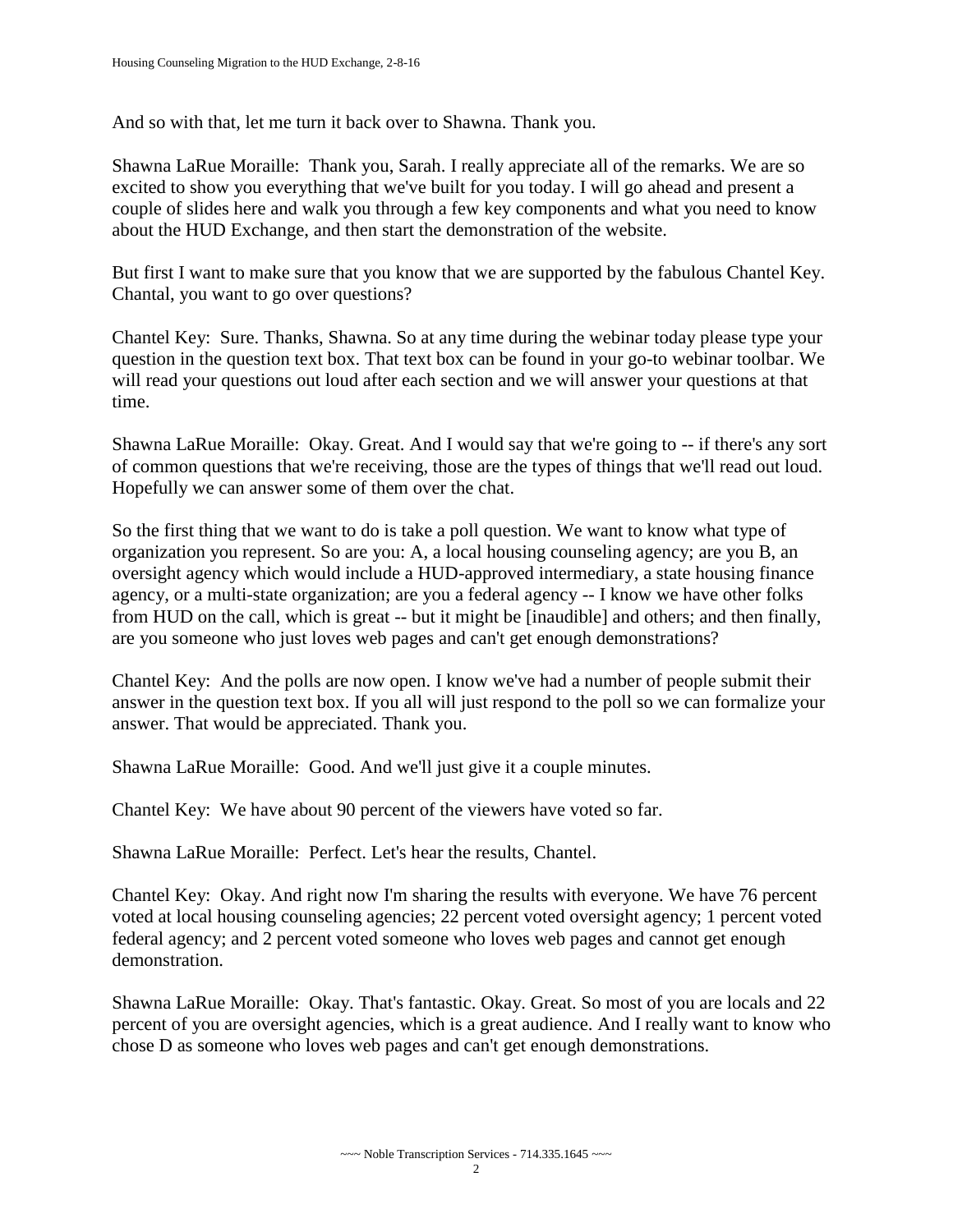Okay. So today's agenda is as follows. I'm going to walk through the background and the purpose of the HUD Exchange. There have been many of the folks I've been working with over the years that have wanted to know a little bit more about why the HUD Exchange was built and also the overall purpose of it. So I will talk about that.

I will also go into a little bit more detail about what's a user account on the HUD Exchange; why you might choose to have a user account. I will also go through the HUD Exchange -- like how it's organized, just the general architecture. But the majority of the presentation today is on the housing counseling program site pages, including how to find resources, how to find [inaudible] and events, searchable FAQs, searchable resources, all of those things.

So a little bit of background on the HUD Exchange. It was launched in late 2012 and it was formerly called the OneCPD resource exchange. Some of you might be working in the community planning and development -- which is CPD programs. Maybe you've known about the HUD Exchange. We worked with several years with that part of HUD to build -- as Sarah and Jerry said -- a robust, really user-focused platform where people can find events, take trainings, find resources more easily. And also that kind of cross connection between the office that you work with -- housing counseling -- but also being able to find a grantee, for example, who might have HOME funds, or CDBG funds, or something else that you might be working with. So it really is meant to be a one-stop shop.

[inaudible] HUD's customers we're really talking about those that participate in HUD's programs. So we are talking mostly about grantees in your case, or those that participate in the program. It's less about your clients or the general public. That's what the HUD.gov pages will remain. It's a place where you can make sure that knowledge is being managed. You will find that there's the searchable FAQs. It's a common platform where everyone can find these FAQs more easily.

There's enhanced data collection. We have a lot of resources on the HUD Exchange that are available to you. Maybe you're looking for something outside of housing counseling where you simply want an inspection form or something like that that might be used by some of your counseling and homebuyer programs; it's there for you. And it's meant to build your own skills, your own expertise, and definitely reduce your time and increase your productivity just simply trying to find a resource or to get answers to a question. And then the HUD Exchange was designed and delivered by ICF.

Sarah mentioned that a number of offices currently use the HUD Exchange. We thought we'd provide these to you before I start the demonstration. Community planning and development - that is the part of HUD -- like the HOME program, the community development [inaudible] program and other programs that you might be working with as housing counseling agencies. We also have a presence from Fair Housing and Equal Opportunity. I will show you the [inaudible] fair housing resources that are available to you on the HUD Exchange. Obviously your office that you work with day to day -- housing counseling. The housing office. There is the multifamily programs have a presence on the HUD Exchange. So those that have project based, section 8, things like that in affordable rental housing. Public and Indian housing -- so public housing agencies -- they've also just gotten onto the HUD Exchange, you will see those as we go through.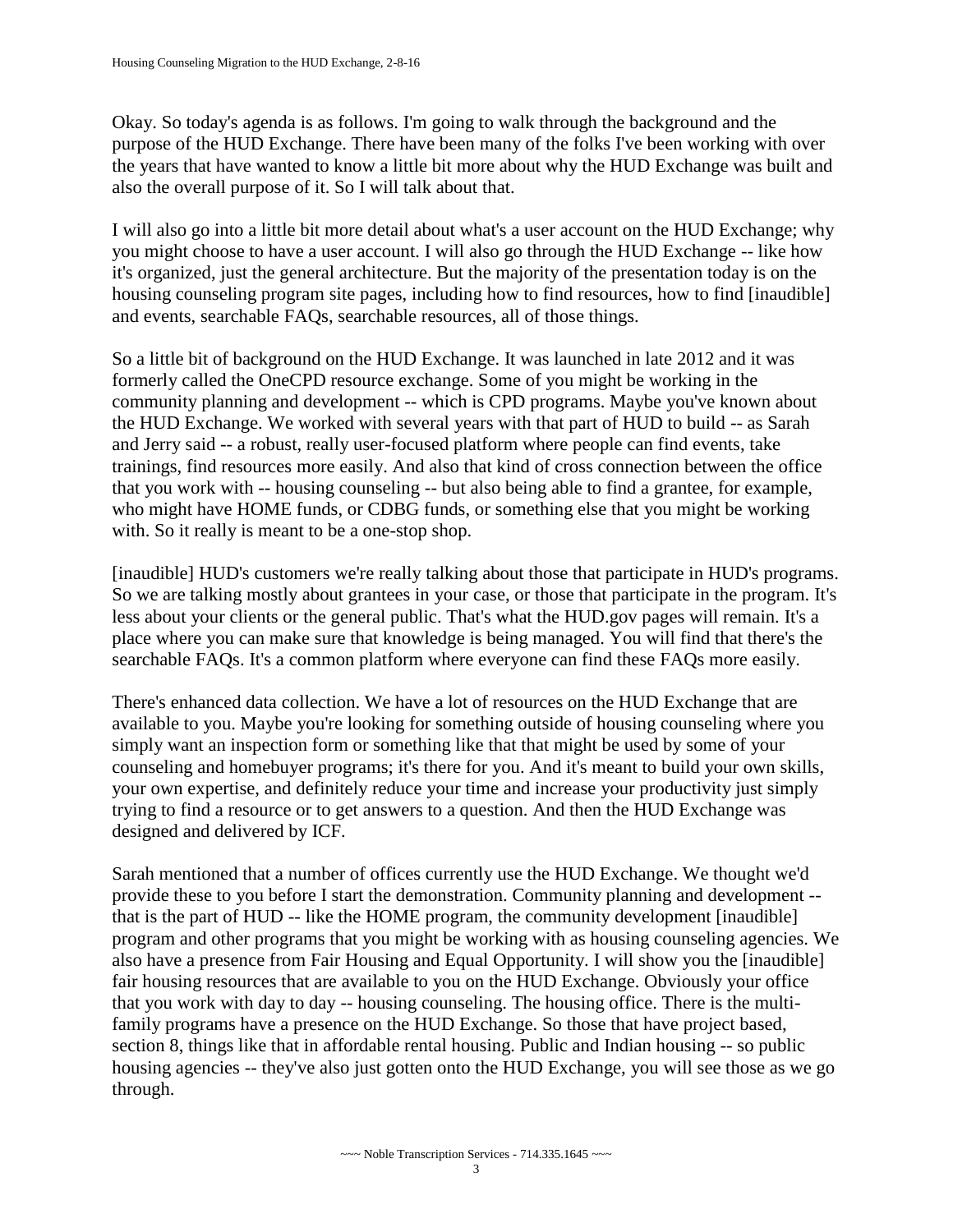And the goal here is -- just like these other offices that you see on this page -- is that there will be an abbreviated presence on HUD.gov where you will see many redirects to the HUD Exchange - and if we have time I'll show you what that would look like -- that Jerry and Robin and I will be working on to make sure that anyone who's going to the HUD.gov pages there are redirects there. In case it is your favorite page that you've bookmarked, it will help those bookmarks go to the HUD Exchange in the future. I just want to make sure that you know that your bookmarks are safe; they will be redirected.

And then, finally, the e-mail that folks receive from Jerry that's super helpful that comes out a couple times a week; that will still be maintained on HUD.gov -- that's the mailing list. And then also housing.counseling@HUD.gov that e-mail box will also remain on the HUD.gov pages.

So I wanted to cover quickly -- there is a piece that I will demonstrate called a user account. And a user account is what you can use whether or not you want to register for HUD training. You can access housing counseling webinars and online training and you can -- it's user focused so there's a learner transcript that you can take a look at to see, "Oh, did I have to stop what I was doing in the middle of an online training and then go back to where I was so that I can complete a training;" that's there for you.

In terms of the housing counseling webinars you can get credit for prior webinars. There are a bunch of housing counseling webinars that you'll be able to view, enroll, and get credit for that training that will become part of your learner transcript.

It is not necessary for you to have a user account if you want to do basic navigation of the housing counseling HUD Exchange pages. So to find a resource you don't have to have a user account, but I think you'll find that having a user account will help you register for future trainings and get credit for older ones, that type of thing.

So I'm going to break here. I wanted to provide the website addresses so you could also add these to your bookmarks here. The HUDexchange.info and then also the specific programming for housing counseling is also provided here.

So we will go into the demonstration today. So in terms of the general architecture of the HUD Exchange -- again, it's almost HUD wide. This front page, there's usually a different picture that's focused here. Today it's really focused on homeless programs -- here in the front. Some of the bigger trainings -- or in this case the middle section here, the national disaster resilience competition that was just announced, grant-based accounting, [inaudible] and fair housing, these rotate depending on what the most popular aspect of all HUD resources would be. So that's there for you.

Some of you are really good about wanting to know the best place to refer a lot of your clients that you counsel to find homeless assistance, find veterans' assistance, all of these types of things that are provided here on the front page it's right there for you.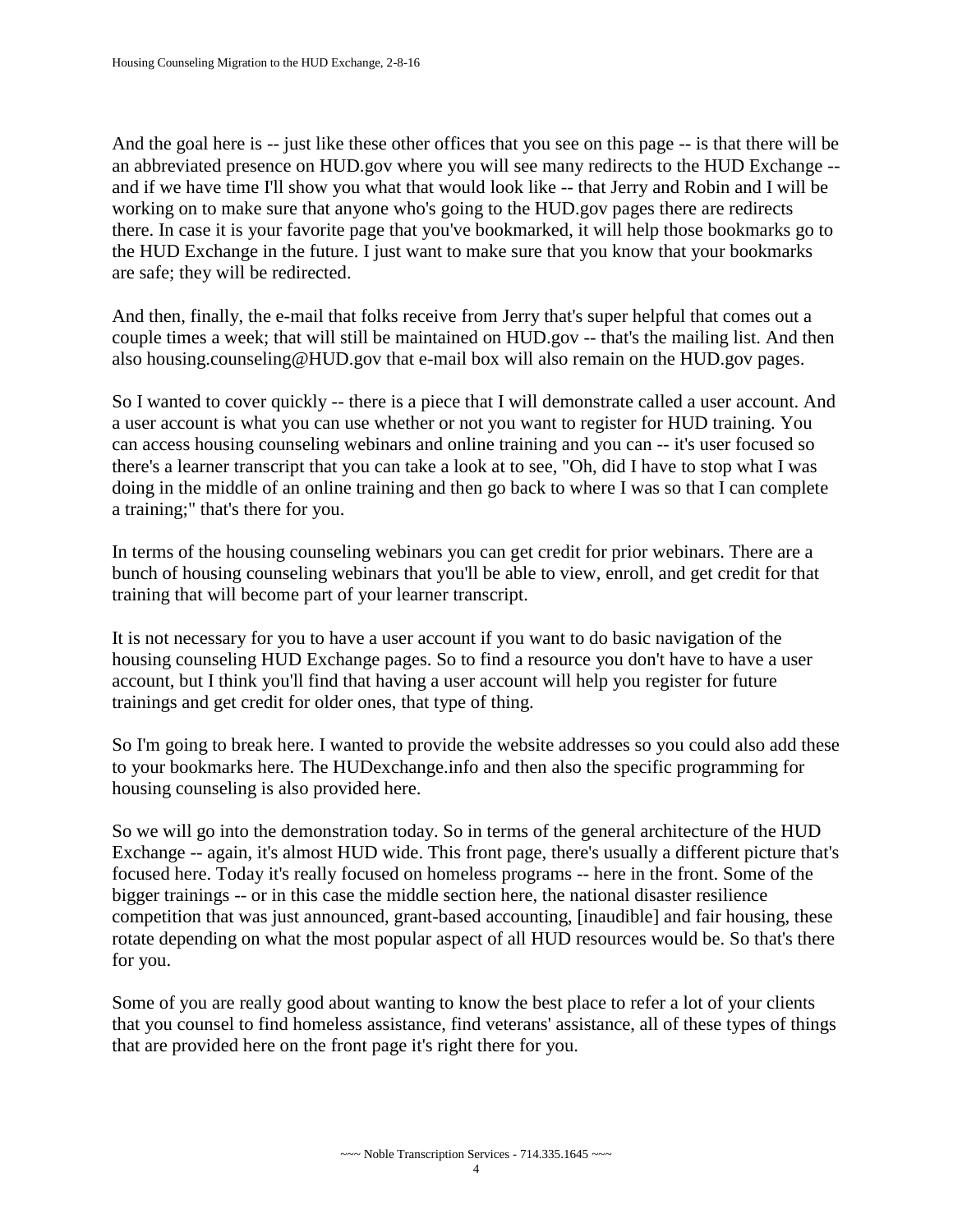Across the top here this is the HOME program manage a program is what we're going to go into next. There's a news feature. There's training and events. Get assistance -- which really isn't used by housing counseling; it's where some HUD programs -- people are to ask their technical questions here. And about grantees -- I'll show you a couple of things related to that. It's not all grantees, just some of the grantees so far.

So let's go ahead and get into manage a program. This is the main place that you would go where you would want to find resources by type of program. There's also plans -- you'll see the consolidated plan is listed here. There's also other cross HUD requirements such as environmental review and things like that. But housing counseling is down here; you'll see the housing counseling program page.

So I'm going to spend the majority of the demonstration on this page just to make sure you know what is here so that you can walk through this yourself. So we have here at the top -- obviously this is housing counseling and it's for you. A little bit on how to learn more about the housing counseling program. Sometimes when people want to address realtors or new lender partners and things like that, sometimes there's language here that can be borrowed to talk about what is housing counseling.

You guys are the only ones that have an embedded video that talks about how housing counseling works on your page here, which is exciting to see that. Some of you might be looking for -- you're the housing counseling agency, but you might be interested in how to find other housing counseling agencies in your network. I'm going to go ahead and click on this. Most of the resources are on the HUD Exchange but in some cases right now there are redirects here to the HUD.gov pages.

So this is a pretty important page for some people trying to find how to find housing counseling agency in their jurisdiction or maybe another neighboring jurisdiction and then obviously you can search by those that do housing counseling as well.

There's also the locator app here that's also featured. Some people like to pull up that app and put it on their phone. You can also search by zip code, which is another HUD.gov page. Some people -- this is a place where if you want to provide feedback or you might encourage someone to provide feedback on housing counseling, that is there for you as well.

Probably the main place where most of you are going to go to get your resources is underneath the housing counseling program. So I'm going to go ahead and click on that and show you what's there. This contains the basic information related to all HUD housing counseling agencies. So the first one here is how to become HUD approved. There's a short page here on that HUD approval process that's there for you.

The certification information is also provided here -- it's the next link -- that provides the actual regulation, the comment period, as well as the proposed rule and some FAQs related to the certification.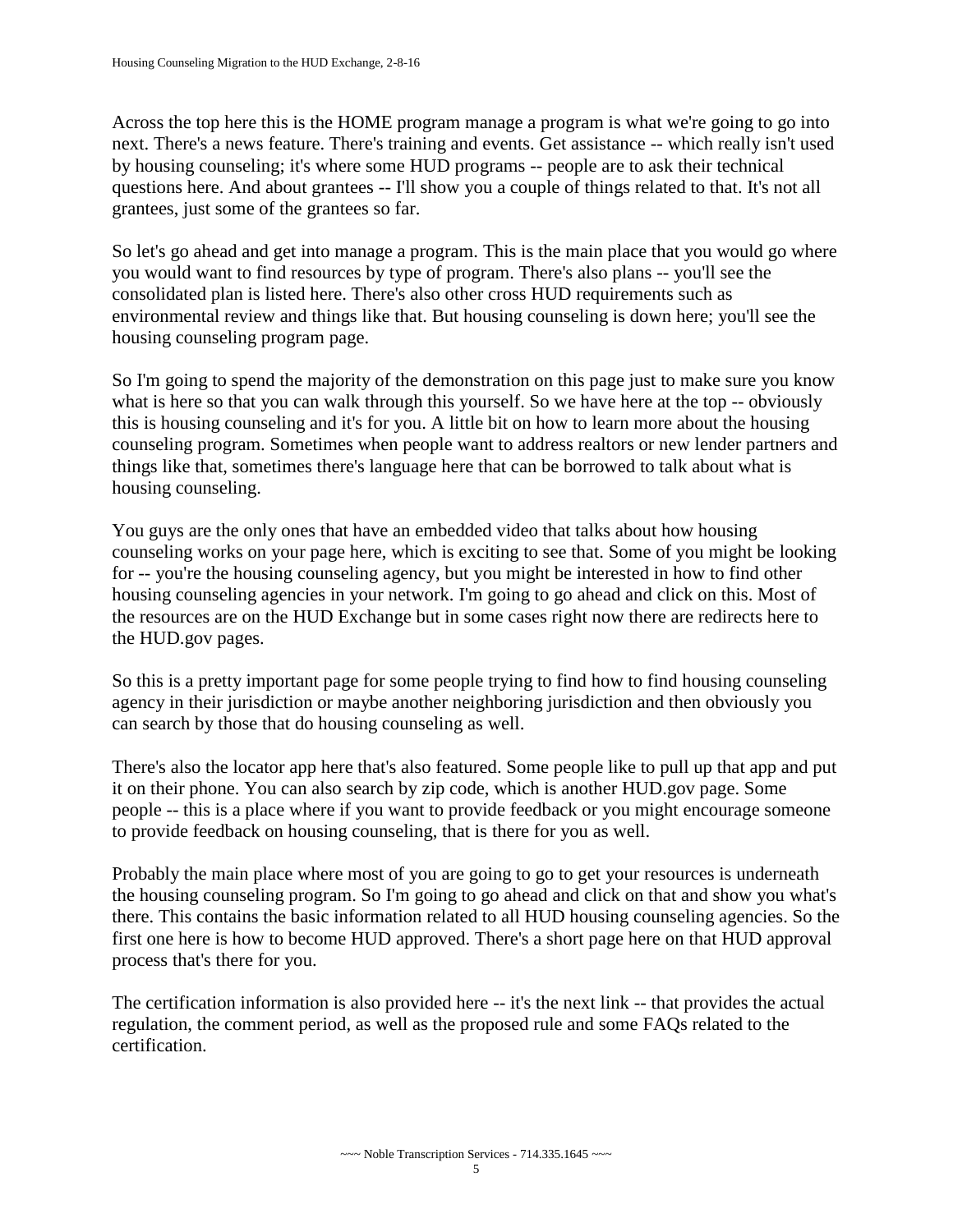The two main forms for your program -- the application form, the 9900; and then the 9902, housing counseling activity report. There's almost always a landing page here that is on the HUD Exchange and then if you click on each of these it actually goes to the HUD Exchange resource that you would see. So this is the 9902.

The final rule for your programs -- this is 24 CFR Part 214. Frequently asked questions is here; I'm going to show you that from the main page, so I'm not going to click on that right now. I will also show you this intermediary into the HFA page. The handbook is also provided here; it's a quick, easy way for you to find the handbook. Capacity building toolkits is also here so that each of these resources, each of these capacity-building toolkits are right here for you. This one is best practices for expanding housing counseling services; all of these are now on the HUD Exchange.

And soon we'll be adding a couple for oversight agencies -- I know some of you have been waiting on those. We'll be adding those and you'll definitely get Jerry's e-mail that says that those are available to you.

Housing counseling advisory committee, national industry standards, HECM mortgage counseling -- I'm going to cover a couple of these on the other page. But I just wanted to let you know that the ones that are the most important resources for your program are listed here a click away from the main page.

There is a separate standalone page for those of you that are the oversight agencies -- so how to prove intermediaries, the HFAs are listed here. This includes the list -- and it will be periodically be updated -- of those that are HUD-approved intermediaries. So if you're looking to join, you might be a local on this call or you're looking to join an intermediary or find out a potential partner in your area. Multi-state organizations are listed here and then all the participating state housing finance agencies are also provided here.

Some of you attended a meeting that was held in August 2015 so all the materials are provided here. And other resources that are added for HUD-approved intermediaries and state HFAs will also be added to this page over time.

Okay. Those of you doing HECM counseling -- or Home Equity Conversion Mortgage counseling -- this is an example of a page that we set up where we grouped what you needed to know underneath resources, for example, that talks about the HECM program in general, who's providing HECM counseling. This does go back to the HUD pages in a couple ways. Any program changes, guidance that's provided, all that type of thing. There are HUD intermediaries providing HECM counseling; those are also listed here for you. The eligibility requirements if you're under the HECM counseling, all of these things you'll see. It's a pretty flat setup here to find the most useful information about HECM counseling.

So if you're interested in the [inaudible] program, making home affordable, disaster recovery assistance, [inaudible] lending; those are other related topics we separated just so you knew that they were related but they weren't exactly the housing counseling program.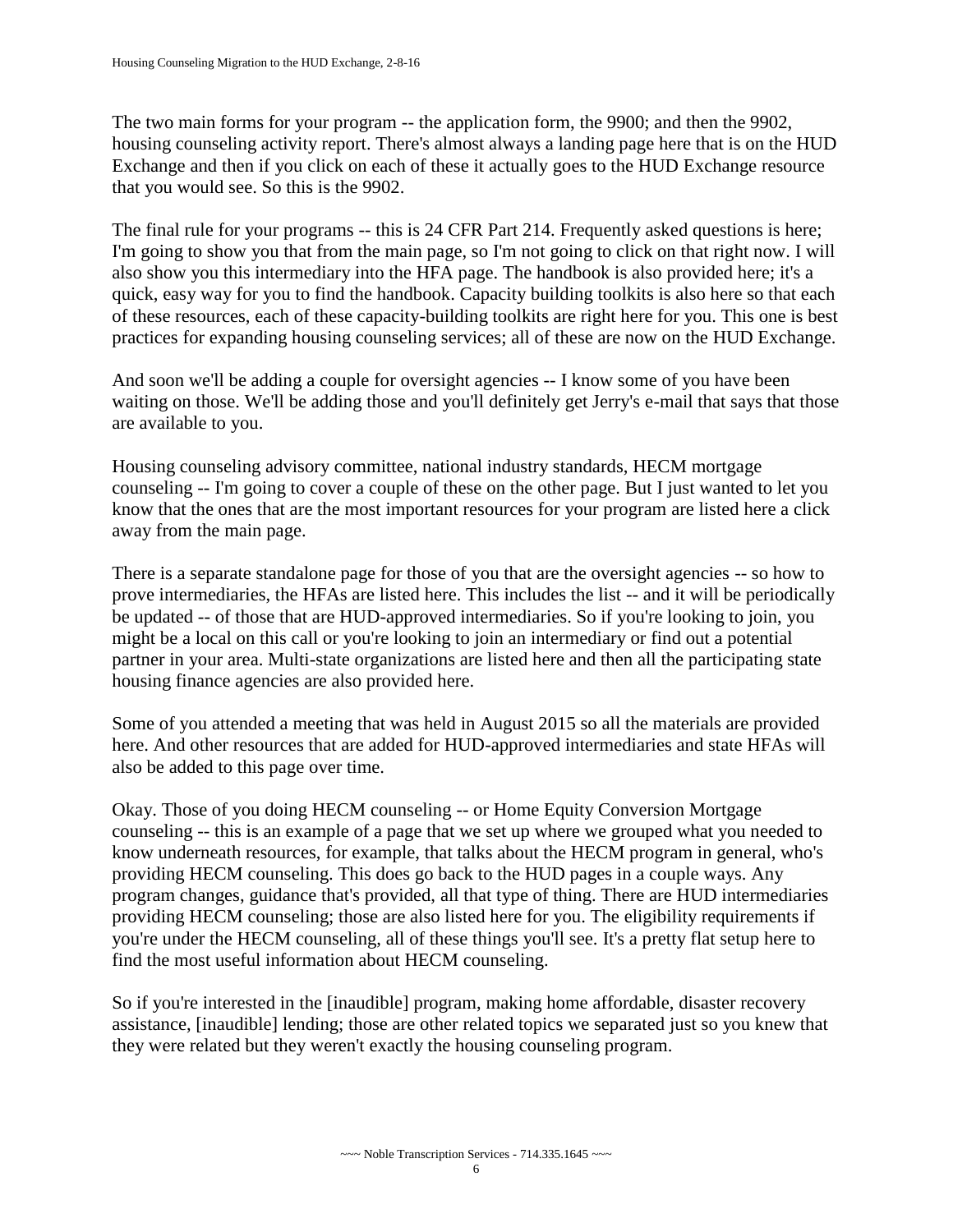There is a webinar archive. This is where I mentioned that we would have all of the archives that have been presented for housing counseling over the last -- this goes back to 2013 but it's the most recent ones that you need to know. Some older ones on the [inaudible] have been removed. We put them in the most recent date order here, so if your colleague, for example, missed today's webinar demonstration, next week it will have February 8 and we will have all the webinar resources for you.

This one, for example, on submitting a budget that was held earlier in January -- you can see the slides, this transcript, and then the attachments that were provided. This is what we've done for every single course. And I'll come back to this button here once I go into user management but if you want to get credit for this training this is the button that you would follow, and we'll demonstrate that in a couple of minutes.

So you'll see these go all the way back to 2013. So if there's something that you're looking for these are the most relevant, the most up-to-date. We did not include older webinars that there might have been some changes based upon the content.

The training and events calendar. If you go into the training and events calendar directly from the housing counseling page it is going to pre-populate where it says program and then housing counseling. But you could also go into another program if you're looking for any type of webinar, in-person training, basically the majority of what goes out in Jerry's e-mail every week, that will pre-populate this listing of what's on the training calendar. So it might be that you'd rather just search here to find the type of training you want. You can search by type -- webinars, in person -- you can even do the date range here for what you're looking for. But that's if you go directly from housing counseling to that page.

And we also have this training partners page. This might be helpful for many of you that while we are going to have many courses in training and events for you, you also probably want to - this is the direct link to Neighborworks training that's happening, NCRC, and also National Council of La Raza, the top three are HUD's funded agencies currently underneath the housing counseling training NOFA. And then there's a few others listed here related to some HFA counseling, financial literacy, some HUD webcasts, single family, things like that that we thought were the most salient in terms of training that you might be looking for.

At the bottom here are news and announcements. So this is what happens each time we get Jerry's e-mail it pre-populates on here so that you know these are the news that are coming out. Again, you're still going to get it in your e-mail, but what if you can't remember the date that Jerry sent it -- you can search your e-mail but you can also search here as well. This is only going to provide the last six latest news, but you can also click on view all housing counseling program news. And you will see everything starting at the top from 2016 all the way to the last part of 2015. We were able to get 2016 on here. But if you want to go back even to 2007 we have the mailing list archived -- this is amazing -- for you to go back and search to try to find -- you can search this page so you can find maybe something came out of the 9902 that you want to find that particular news item. But this goes all the way back -- I'm trying not to do this too quickly, I know sometimes it makes folks a little sick when you demonstrate -- all the way back to 2007.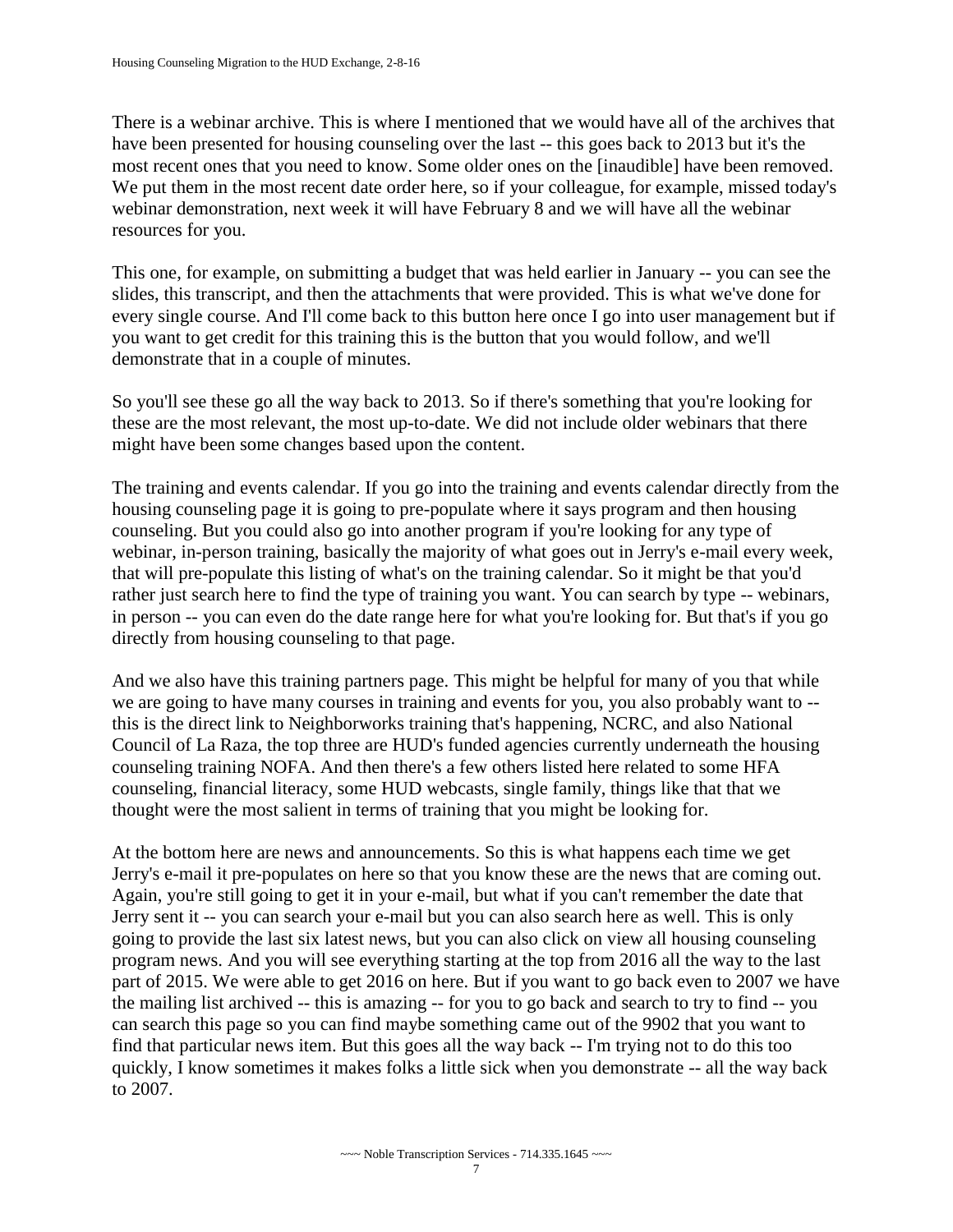Okay. Great. So those were the news items. So let me walk you through the rest of the page, and I have a few other things to focus on for you. In the upper right-hand corner, maybe you have a colleague who is not getting -- or you're not getting -- the mailing list from Jerry, this is the information to tell you how to subscribe. If you're a counselor and you need technical support, here's, of course, the housing.counseling@HUD.gov. And then information on whether or not you want to bulk subscribe people; maybe you're a new organization and you want to bulk subscribe everyone in your organization. You can also unsubscribe yourself as well. And then this also gives the same link that I just showed you on the mailing list archive.

This is a very popular question, I guess, that folks get at HUD is how to subscribe to the Bridge newsletter, which is a great resource if you haven't checked it out, in terms of the latest information about -- they pick different topics each month. So one for veterans more recently, disabilities, there's also a fantastic one that was done on fair housing and really furthering fair housing activities.

So each month there's a different topic that's covered. So this includes, again, if you want to find quick, "What is that Bridge newsletter article that I thought I read?" You can search and try to find that here and then you can also search really quickly to go straight to 2013, for example, on the page. So that's the Bridge how to subscribe but also how to obtain prior versions of the Bridge.

So those of you that want to look at the housing counseling certification housing counselor's page that gets you ready for the certification once that hits the streets this is the HUDhousingcounselors.com website, so we wanted to make sure that was front and center here on this page.

I'm not going to click on this, but this is the same page I showed you before about the certification requirements proposed rule. So one thing to keep in mind is that I've mentioned at least twice that there was a couple ways to get to the same information. The reason for this is that people like to find information in different ways and we want to make sure that nothing is lost. That you -- as the user -- don't have to remember or bookmark 20, 30 different web pages on HUD.gov. Everything is here for you in a pretty flat platform.

Same thing we mentioned before about the link to the regulations; this goes directly to the government printing office. The handbook, we mentioned that's on the HUD Exchange. You click on this, you go to the HUD Exchange. What we haven't talked about are the frequently asked questions. So let's go into the frequently asked questions.

I want to make sure that folks understand these are what was on HUD.gov there was a series of PDFs provided that were the frequently asked questions. Those PDFs then were combined into this searchable database. So if you're looking for all of the housing counseling FAQs related to the 9902, for example, then that would pull up here. Ineligible participants, if you're looking at qualifying to be a HUD-approved housing counseling agency, that will also pull up just by some keyword searches. Or fees -- if you're looking for fees related to housing counseling; what are the ins and outs of those fees?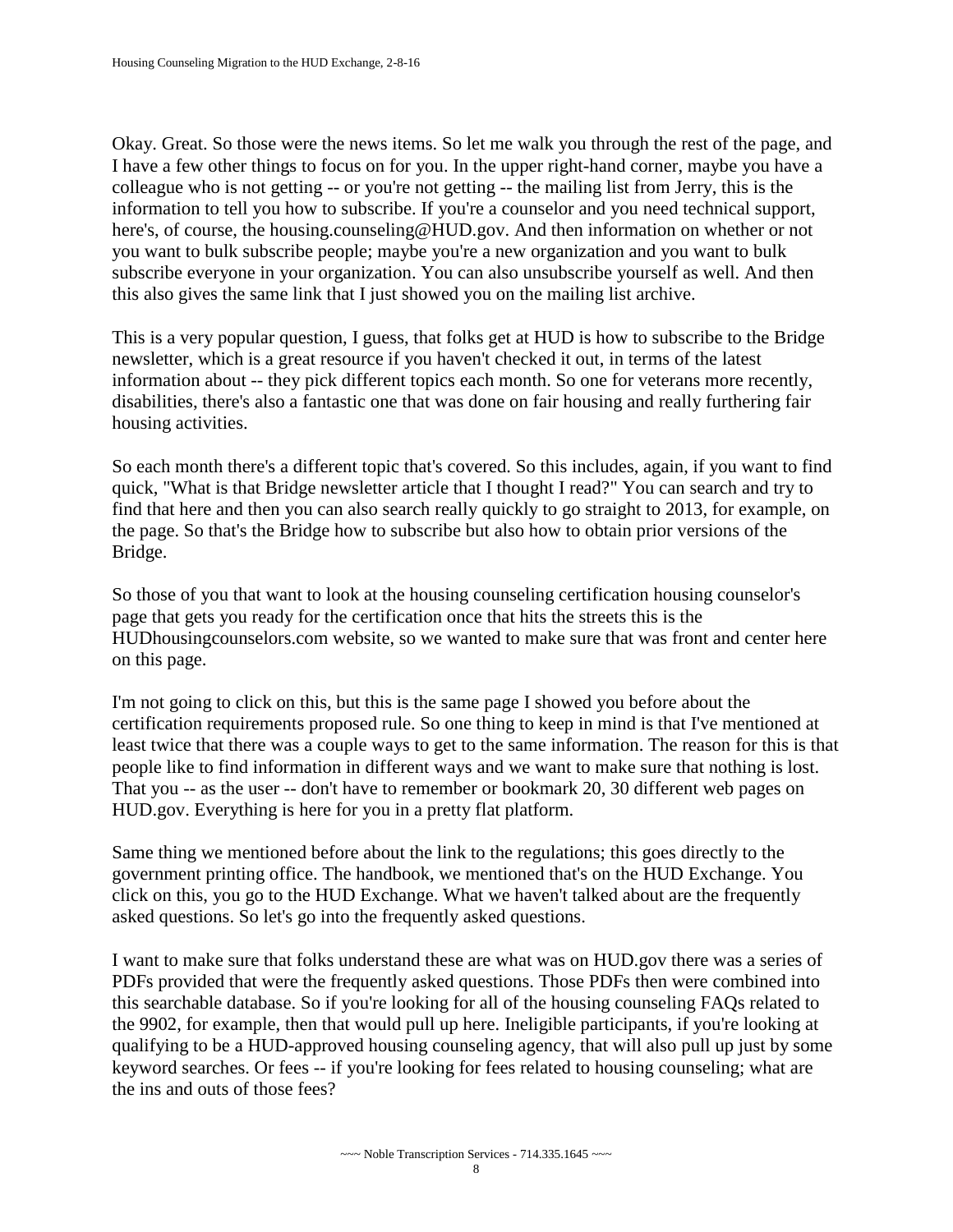Oh, I also see they have separate FAQs for HECM as well here. You can search at the top here for fees. We also put together these four big buckets of various FAQs. So let's say you're looking for financial management -- this is the one that's available today. We will be adding some additional ones here, but reimbursements are listed here. HECM counseling -- if you click on this all the HECM counseling FAQs will appear related to either fees or HECM counseling requirements. Program requirements we separated into conflict of interest, things like that. Again, there are fees here, housing counseling agency approval -- there's a bunch on that - reporting and record keeping. So we also wanted to make sure that we were capturing everything you needed to know about reporting and record keeping.

So this is something that will build over time. What is not here are the housing counseling certification proposed rule FAQs. Those are about the proposed rule -- which there will be a final rule in the future, so we did not put it in the searchable database. You will also see that the NOFA FAQs are also not here because those also will go away over time because they're related to that year's NOFA.

So let's go ahead and go back to the housing counseling page -- one more thing. You can also export any of the FAQs into an Excel workbook in case you want to search for what you're looking for there. Some people find that helpful. Some people have used an export of their FAQs also for their own policies and procedures.

So let me go back to housing counseling. And I think because there's almost 400 of you this is running a little slow so hopefully it's not coming through too bad. Everything you want to know about the NOFA process is underneath grant information and awards. So if we go grant information you will see -- similar to what I showed you with the HECM pages what we did was we provided a pretty flat place where you can go through and look -- okay for 2016, obviously there's the general section that's open. What if you're looking for information related to 2014 and 2015? So you'll see the NOFA requirements, you will see information if it was a housing counseling training grant, and then you'll see, obviously, the federal register notice but then we also put the FAQs up here in its own section so you could also find those related to, in this case, 2014 and 2015.

Some general information -- if you're like, "I can't find my page where I've put in the system for awards management." Or, "I don't remember if I got an award last year, or if I don't know if my agency --" we have housing counseling grant awards all the way back to 2000. So if you want to go back and look at those, these are the press releases associated with each year in which housing counseling funds were awarded. That was the general page. The Dun & Bradstreet, LOCKS, eLOCKS, all of these things hopefully will be helpful for you to find something pretty easy related to the NOFA.

If you're looking for older information or you like to time travel, we have the 2013 NOFA. It's available here in a pretty flat format, and then also on 2012 as well where you've got some information about the NOFA, the awards, that type of thing.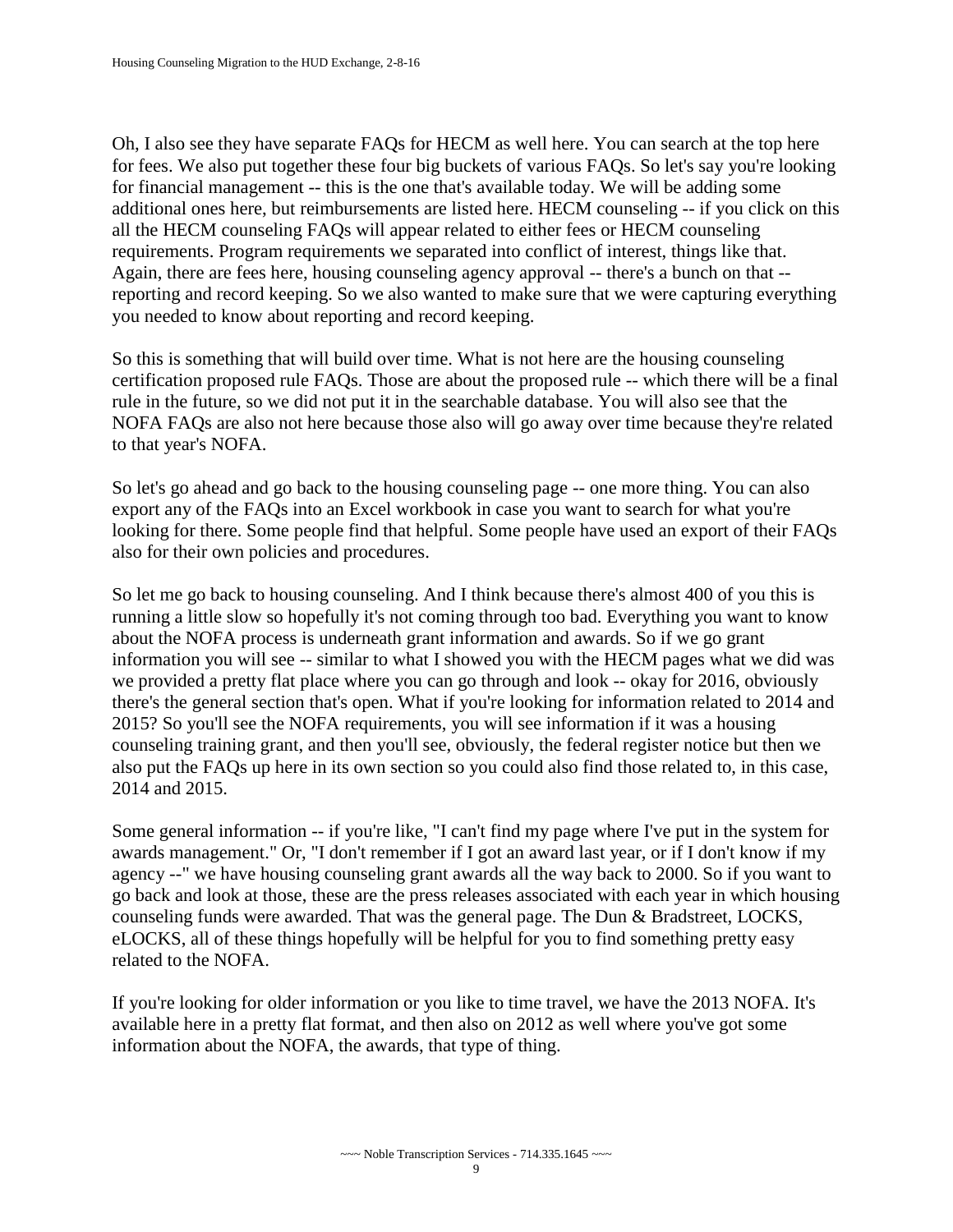And as newer NOFAs are published we'll make sure that the prior years we just build upon this page so you have 2014-2015 which will come next.

So that's the housing counseling grant information page. I provided you with the grant awards already on a prior page but you can also get to the grant awards from here.

Systems and reporting; let's go on to that next. Systems and reporting. So there is a page that provides an overview of the housing counseling system, or HCS. You also can directly log in to housing counseling here as well.

So housing counseling -- the overview page -- let's go to that. Very similar to what you saw for the NOFA pages as well, where it talks a little bit about what's HCS, technical support available to you. To try to find that help desk number -- again, you don't have to try to find that on the HUD pages, it's right here for you. And then information related to resources for the housing counseling system. So that's HCS.

The client management system; this also provides you with information on the housing counseling system. If you have technical assistance that you're needing related to CMS; these are the requirements for the 9902 as well as any information you might need about CMS. Information about the forms, the 9902 desk guide. There's also a fantastic webinar if you haven't taken it that happened in September that provided a lot of tips related to the 9902. In that particular webinar material it goes right into the PowerPoint, so if you want to go ahead and take a look at that. So that's CMS; I wanted to make sure that you saw that.

Okay. Further down on the page there is a 9902 results pages that has these national reports on the 9902 by quarter.

The latest research and studies -- this is also a really exciting part of the HUD Exchange for housing counseling is that they're a series of the most recent program studies research that was conducted; that type of thing. So housing counseling work, sustainable ownership, for example. You might remember that this was on the HUD.gov pages; it talked about how housing counseling is effective in terms of post-purchase and pre-purchase counseling. And it relates to a lot of studies.

One thing we did was we actually provided the PDFs in this version of the PDF so that you go directly to the website for each of these studies; it's something we added into this PDF. This is something we can easily do on the HUD Exchange to make sure that you can quickly find the information as quickly as possible. Okay. So that was housing counseling work sustainable home ownership.

The state of the nation's housing is the joint center's page related to this past year's state of the nation's housing, which goes into the latest trends in terms of home ownership rates, rental rates, underserved populations. There was also a webinar done on this in the fall by Chris Herbert, who's the chair there.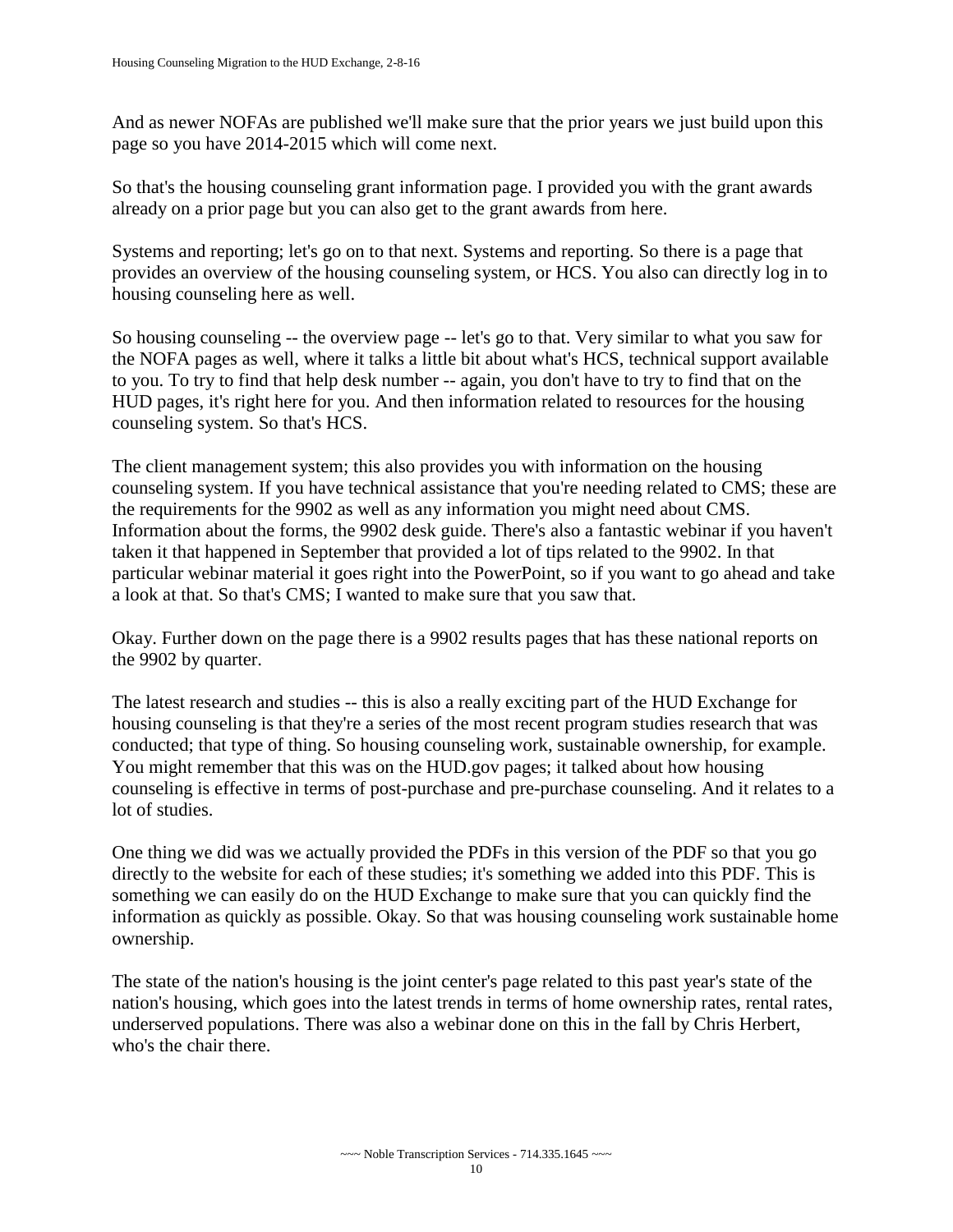The national foreclosure mitigation counseling -- NFMC -- this program evaluation is housed on the Neighborworks' page. We provided a direct link here.

HUD data sets. This goes into HUD data sets related to income limits and things like that if you click on that link.

There is a page here at the bottom that talks about the housing counseling federal advisory committee, about applying for membership and things like that. This is a page that will be growing over time related to what is going on with that particular committee. So more, soon, on that.

That's generally what the page looks like; I wanted to make sure that you saw that. If you wanted to go ahead and set up a user account -- and I mentioned a user account would be to get credit for any type of housing counseling, training, and events -- you would click on, "Log in to my HUD Exchange." This is already pre-populated because I already have a user account name; this is my college nickname. If you want to create an account you would click on this, so let me show you that real fast because I have this set up on the stage site for you.

So if you click on the set up a user account this is a one-page setup to create a user account. I pre-populated this just so we wouldn't spend too much time here and have information here - obviously fake information. I actually live in Columbus, Ohio and not Washington, D.C. You have to have the state name populated here. For that you would obviously create a login and password.

But you need the state information because what we've done is -- I'm going to click on HUD grantee -- and what we've done is pre-populated all of the housing counseling agencies here, based upon a run from HCS that provides the organizations that are already participating in the housing counseling program. So it's really important that you choose the correct organization type here. So most of you are going to be HUD grantee -- it sounds like a couple of you might actually be HUD, and you would click on there to create an account.

But going back to my page -- when I mentioned here -- I just want to show you just for a second. You're going to see some things that -- because I work on the HUD Exchange in many different capacities -- that won't apply to you. Once you have a HUD user account set up then you could go in here and check out your own learner transcript; the HUD Exchange learn.

So each piece of the HUD Exchange is done by user and each of the users -- I'm sorry; somebody's calling on the other line so I'm cutting out. Each of the users have an ability to look at what training courses are coming up for myself. I could also search -- as I did -- the course catalog. You could search here for housing counseling and find out the latest ones that are housing counseling.

So let me just pick one here. Perhaps you want to go through this LHCA is best practices, lessons learned from those LHCAs.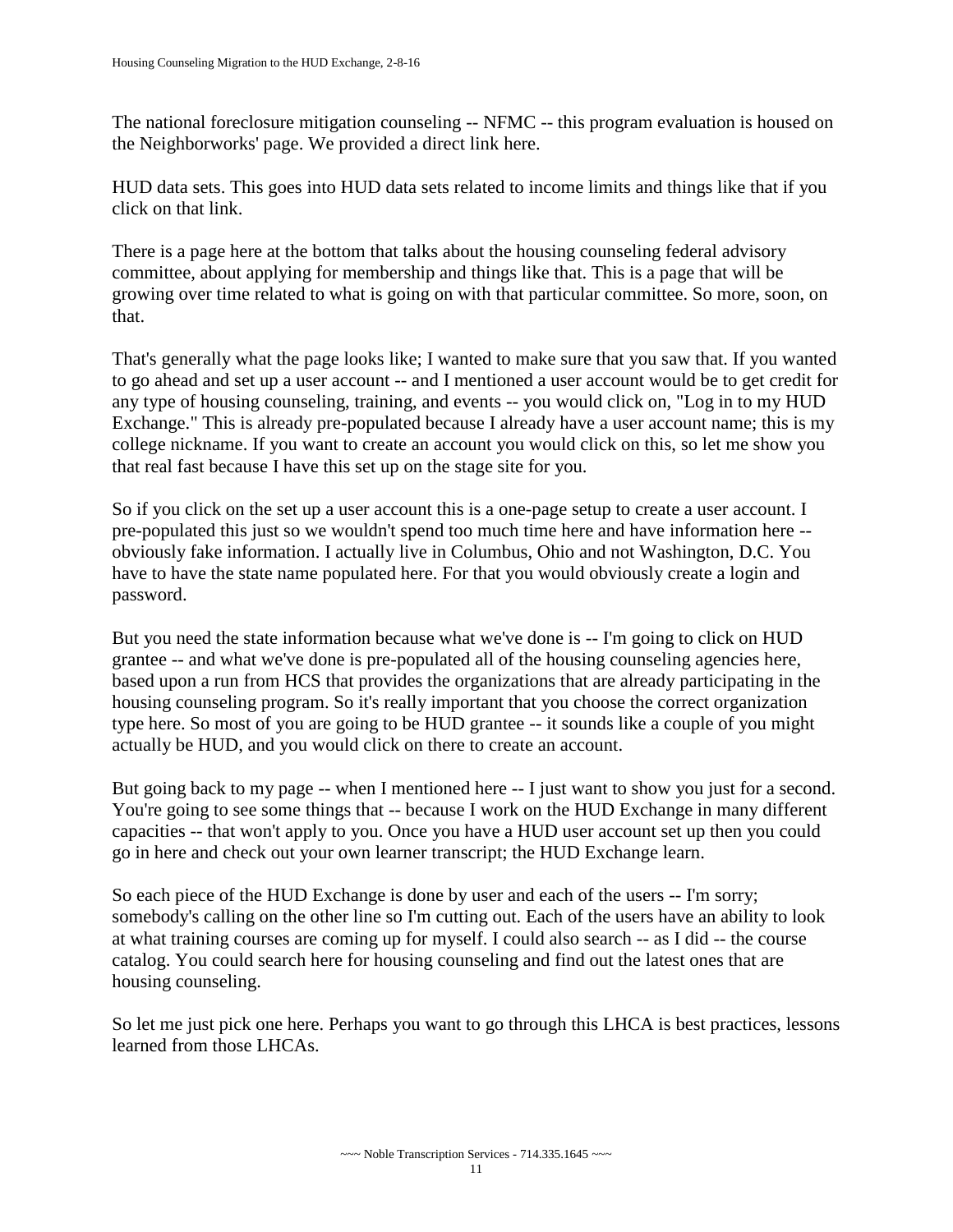So if you searched and you found this -- you clicked on it -- you have to go ahead and enroll here on the upper right-hand side. This tells you how to log in and things like that, but you'll also get an e-mail as well. If you log in and you enroll in the course and then you would go in and follow the directions as to how to take the course. If there are webinars it's on the honor system, but you might find an online training. Jerry's been featuring financial management that's been available across HUD; it covers all the HUD programs. That financial training -- here you would say this is not a webinar, it would say, "Take the module." And you would go ahead and take the module. But no matter what after you enroll you want to mark as complete to make sure that you mark as complete so that becomes a part of your learning transcript.

So that way once you have a user account you can check out what the classes are that you have enrolled in, what have you completed -- the difference between enrolled is that maybe you haven't finished it yet; you started the financial management training and you're not finished. And then those that you've completed you could also click on those.

So having courses here at your fingertips HUD is also able to also run reports to find out how many people attended various trainings. It's all, again, a one-stop shop. You probably are doing maybe a few other things related to the work for your organization -- maybe you have other HUD programs that you're working on.

Okay. Great. So I'm going to go back to the HUD Exchange. I was showing you on the stage site, but I'm going to go back to the normal page here. Or I'm going to attempt to. So that was a little bit about user account that I wanted to show you -- so now it recognizes you at the top.

One thing that's different that I just wanted to make sure that you know of -- this e-mail updates in the upper right hand corner, the e-mail updates would be if you wanted to get the HUD Exchange e-mail updates. This is not the same thing as what we showed you for the housing counseling updates; that still comes through the mailing list that we talked about before. But you could click on that and you can choose -- maybe you're interested in [inaudible] fair housing or some other type of programs, you can click on there and say, "I want e-mail updates on a variety of different mailing lists that have gone out."

Okay. So I wanted to make sure that you knew that. Contact us is about the HUD Exchange, any feedback about the HUD Exchange, etc.

So I showed you manage a program -- this is why I'm on this page. We're going to spend just a couple minutes here. So outside of housing counseling if you want the latest on [inaudible] fair housing and you want to click on this page where you can get the latest information about the final rule information. There is resources on the most recent tool that was unveiled at the end of December in case you missed it. This tool is just for localities, entitlements; it's not for state programs yet, that's coming soon. There's a guide book, things like that that you can go into if you would like to know more about [inaudible] fair housing. Lots of training and things like that that's available.

Other things in manage a program that you might also find helpful -- obviously some of the other CPD programs like HOME and CDBG have their own pages. But also the consolidated plan. So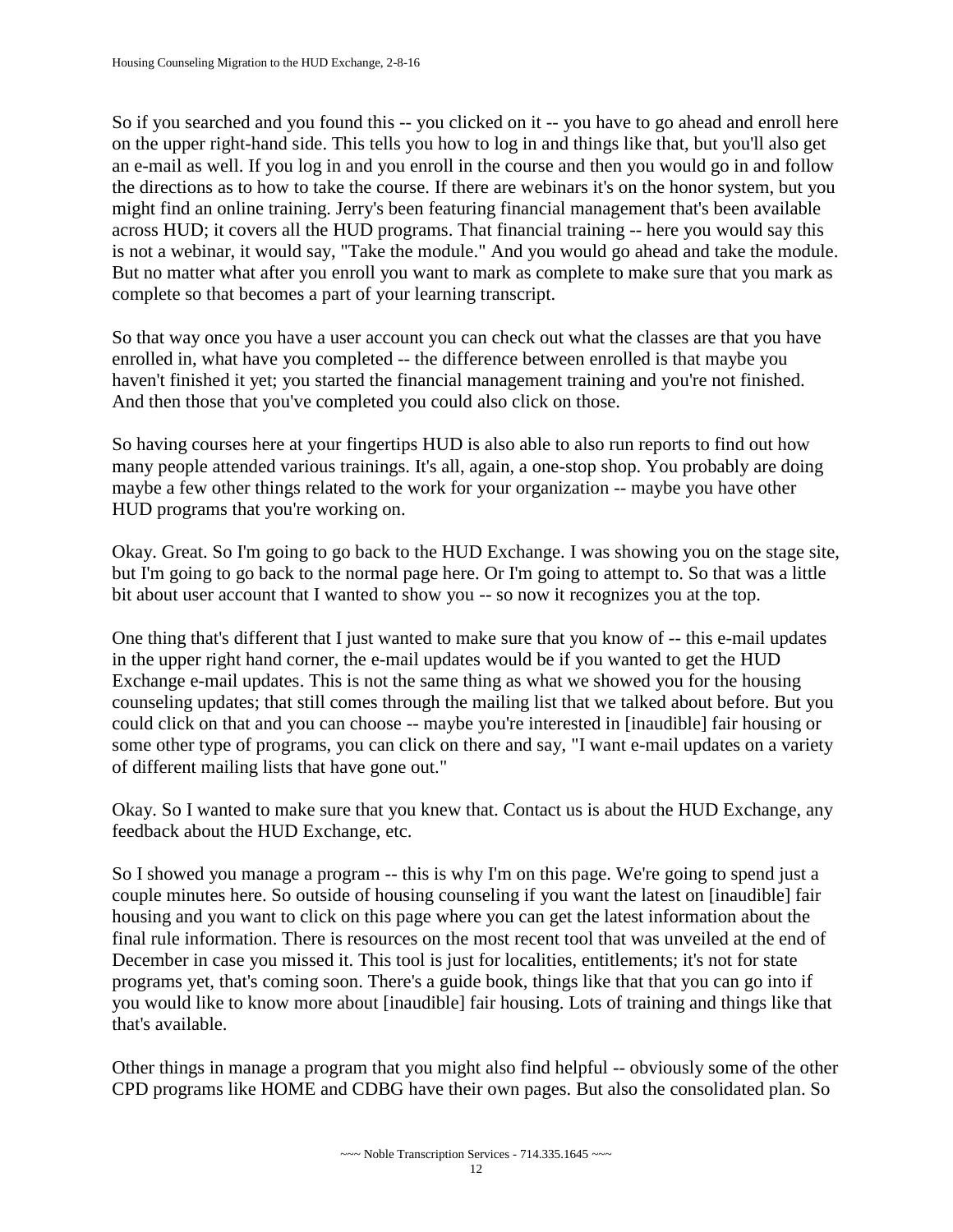some of you that are working with your local jurisdictions or your state may not know that there's a whole section on the consolidated plan. You guys don't care as much about what is it, how it's put together, perhaps.

But what I wanted to feature here is there are available -- this is through the program that they use, this system called the integrated dispersement information system -- IDIS. You could go ahead and search for a specific grantee's consolidated plan. Maybe you want to see if there's a funding that's available for housing counseling. This is a great place where if you want to search -- I'm based in Ohio. If you want to search to find out those that have consolidated plans and action plans, etc. So you want to go ahead and do that. So for the state of Ohio, for example, you could check to see the state plan, etc. The action plan, updates, how they're going to spend their money each and every year. But it might be helpful to find that for your jurisdiction. If they're in IDIS then we have them; if they're not in IDIS then we don't have them. But as action plans and com plans are getting updated in IDIS we get a refresh.

The financial management system -- I mentioned that a couple times -- that this has been something that's on Jerry's website for a number of months. If you want to go through -- it's not specific to housing counseling but there's great information related to financial management that you want to take a look at, it's there for you. So that's financial management.

If you're interested in just a little bit on the homeless programs, things like that, it's there. We have a little bit about voucher programs, have some resources as well. So rural -- I want to click on this for a second because it's something that Sarah mentioned where this is all things rural. It's meant to be a one-stop shop. It's like a mini-communities of practice where you can find out information about things related to rural programs.

So there's peer learning that's available that you can sign up for a mailing list. There are case studies. Information about the SHOP program is here, things like that. There's also been a number of announcements related to USDA, SHOP, the rural gateway, there was a peer conference call, things like that. So if that's something that you're interested in there's information there.

There's a bunch of other -- again, this is going to point you back to some places at HUD, but if you're interested in other areas of the rural programs those are provided there as well. We're going to do more and more of these communities of practice; that's just an example of one that was put together for the rural folks.

So that's manage a program. If you want to go into kind of broad news you can do the same thing that we talked about here. It's not pre-populated with housing counseling but you can choose topics that you want to cover. You can also choose by program, so you can come in here and put in housing counseling and it will pull up the latest news items related to housing counseling so you can get the news there, things like that.

Training and events. This is where I said on the landing page for housing counseling by program, and then also by housing counseling. It was pre-populated but you can also search here to find out the latest training and events as well.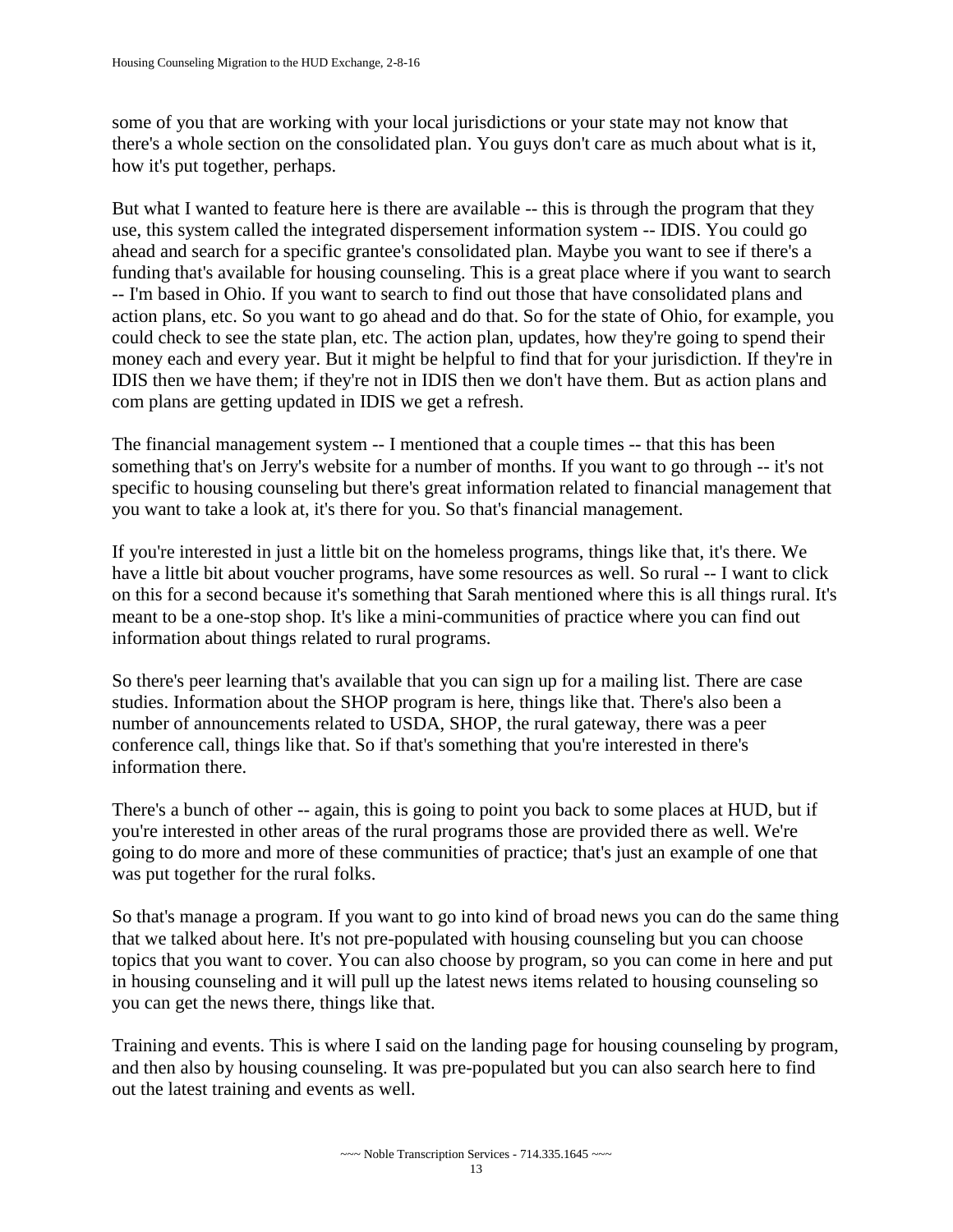So they also give you view your learner transcript over here -- same thing if you had a user account that I just talked about.

The get assistance page I mentioned is not really used for housing counseling but it is a place where you can get the same links that you can from the landing page.

About grantees there is a way -- so let's say that you want to find an organization that is working for the local continuum of care, perhaps, or if you're looking for an entitlement of a grantee in a jurisdiction. I'm from Fort Wayne, Indiana. So if I want to look up the organizations that are working in Fort Wayne, Indiana -- again, this is not all organizations, but it's some organizations -- then you can search by program at the top if you want, or it can provide all the ones for Fort Wayne, for example. And again [inaudible] there you can find that information here about who's actually working in the community planning and development department -- my friend Heather. And it's also great to -- this is an e-mail address; some of these we have web addresses for, individual entitlements and things like that for a jurisdiction.

So in case this is helpful to you we thought we'd show you quickly about grantees. This page is also one of those that will be enhanced or developed over time.

Okay. Let me show you this search feature. You might notice any page we go to on the HUD Exchange you will always have this search. So let's say I am looking for the 9900s, you don't have [inaudible] in to the manage-a-program and then housing counseling. You can go ahead and pull up the 9900 just from the search criteria that you put in.

This is a simple search over here if you're just putting it up in the upper right hand corner. But you can see that some of these are put together by program. So you'll see you can find the housing counseling program you're like, maybe I didn't remember the form name but I'm going to look in housing counseling. You can click on that. It narrows the results. You can also narrow the results at the bottom here by reports, FAQs, resources. Let's see if they have FAQs related to the 9900. Wow, look at all the FAQs that are here. So if you're not sure what you're looking for - - or I'm not sure because I use the search all the time. I don't know if I want the FAQs, I don't know if I want [inaudible]. But that way you can kind of collapse the results into what you're actually looking for, and it provides that for you.

Okay. Great. So you can clear all and go back. I wasn't looking for a FAQ, I was actually looking for -- maybe there's guides in trainings that have been done, for example. Okay; this is not the right one for that one. But you definitely can find the form, you can find the FAQs, you can find various things that have been put together. And this will populate over time as well. There's a few other trainings that we're going to add related to the 9900 and the 9902.

Okay. So with about five minutes left. I don't know -- Robin, Sarah, Jerry, if you guys want to make any brief closing remarks here. Is there anything in the questions, Chantel, that you think is a salient point that we want to mention here in the last few minutes?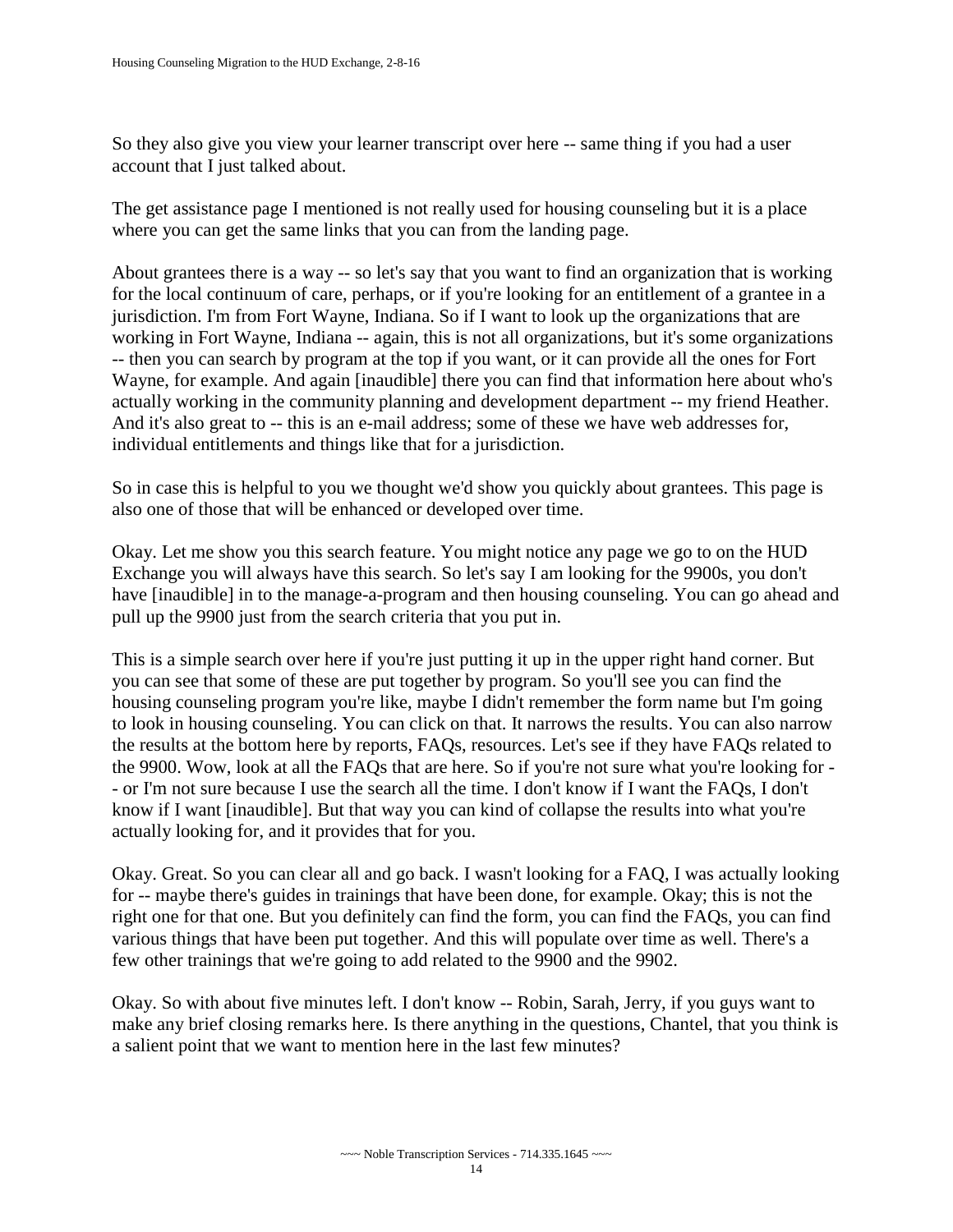Chantel Key: Well, we received a number of questions from our participants asking if the slides are going to be available and if the e-mail links can be provided to everyone.

Shawna LaRue Moraille: The slides will be available. What we've done for the past webinars that we've provided is that we will definitely make sure that Jerry has a link on his e-mail that goes out. And then also when I mentioned on the training and events I mentioned that you probably saw that there was the February 8 demonstration; you will be able to go into there and get the slides and information, as well. So there are two ways to get it.

Chantel Key: And there's about 10 questions in the question pool right now; how did you want to handle those?

Shawna LaRue Moraille: Well, give us a flavor as to what's actually there.

Chantel Key: Okay. Someone wanted you to just go over briefly, will the HUD.gov website no longer be available and the HUD Exchange be the replacement?

Shawna LaRue Moraille: Okay. So that's -- real quick, just to make sure folks understand - there will always be HUD.gov pages. Those pages are going to be abbreviated and there will be redirects to the HUD Exchange. The HUD.gov pages are used for not just you guys but also for clients, the public, etc. So there's always going to be a presence on HUD.gov.

Chantel Key: Okay. The next one is how do we update the information for our agency on a page? Our agency is listed but the address and other information has changed.

Shawna LaRue Moraille: Okay. So that's easy. You can actually update your address and information by simply going in to your user accounts and updating it. So the first page under my account I can update -- it has the personal information, you just update it right here. If for some reason you're having difficulty with that you can always e-mail us in the contact us in the upper right hand corner if you're having difficulty.

Jerry Mayer: Could I just jump in and add to that?

Shawna LaRue Moraille: Sure.

Jerry Mayer: If you're referring to your listing that's reflected on the HUD.gov part of the housing counselor website you can change your information in the HCS system as well to what Shawna described for your user information on HUD Exchange. But for your agency information that the public will see if you go into HCS and revise your profile it will pop up on the webpage shortly thereafter.

Shawna LaRue Moraille: Thank you for saying that. That is what populates this page that is underneath find a counselor. And this is all -- there's a reason why this is on HUD.gov; it pulls directly from HCS. Thank you, Jerry.

Jerry Mayer: You're welcome.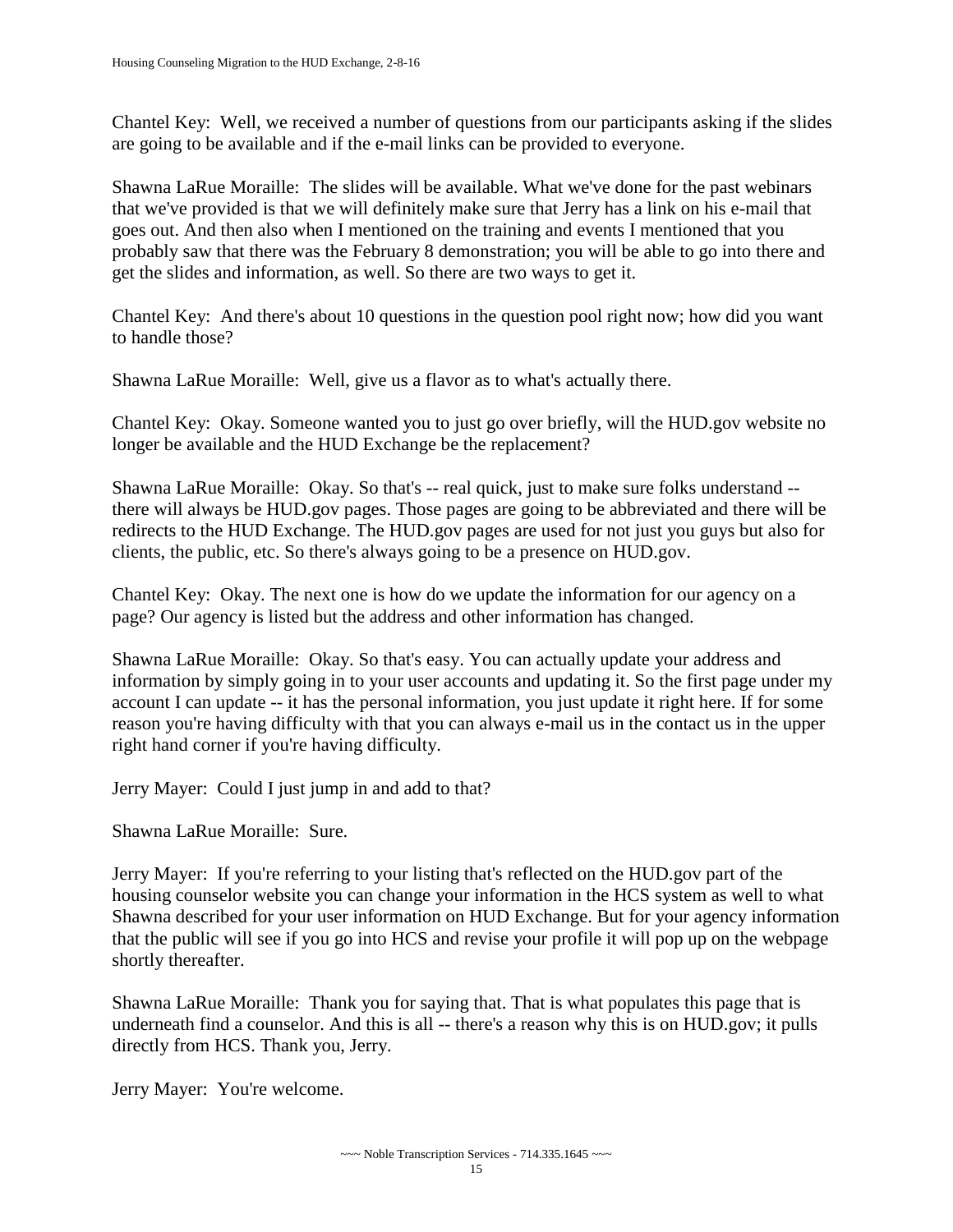Shawna LaRue Moraille: And you might just want to check both, just to dot your Is and cross your Ts.

Chantel Key: Okay. We have another question. They wanted to know if they can use some of the links to the resources, if they can put those links on their own website for the public to access, such as their research articles. Or do they need to go through another avenue to put the link on their website?

Shawna LaRue Moraille: That's a great idea. And no; they do not need to go -- as far as I know, no other avenue. That would be a great thing to provide people. So just use all of our links; no problem.

Chantel Key: Do we still utilize the HCS site for our 9902 verification?

Shawna LaRue Moraille: Yes. Jerry, do you want to add to that?

Jerry Mayer: I'm sorry. Please repeat the question.

Chantel Key: Do we still utilize the HCS site for our 9902 verification?

Jerry Mayer: Yes. You do normal business through HCS; that's not changed.

Chantel Key: If people are submitting their agency information to HCS each quarter their system information should be correct on this page; is that correct?

Jerry Mayer: Yes. But they should check their profile to make sure their contact information is correct.

Chantel Key: How do we get credit for this training?

Shawna LaRue Moraille: You can set up a user account first, as I showed you. And then you can go ahead and find the webinar, either through training and events or you could also go into the webinar archives. Because this will populate with the February 8 archive webinar that we're having today. And then there's a get credit button. And don't forget -- once you hit get credit you have to enroll first and then you have to say completed the course. There's a couple of steps in the process. Great question. Others?

Chantel Key: Where is the link to the HCS for 9902 reporting?

Shawna LaRue Moraille: The landing page for the HUD Exchange has an overview page of HCS and then also a log in. So the log in is what you can use to go into HCS.

Chantel Key: Someone also asked about mortgagee letters. Are they here or on HUD.gov?